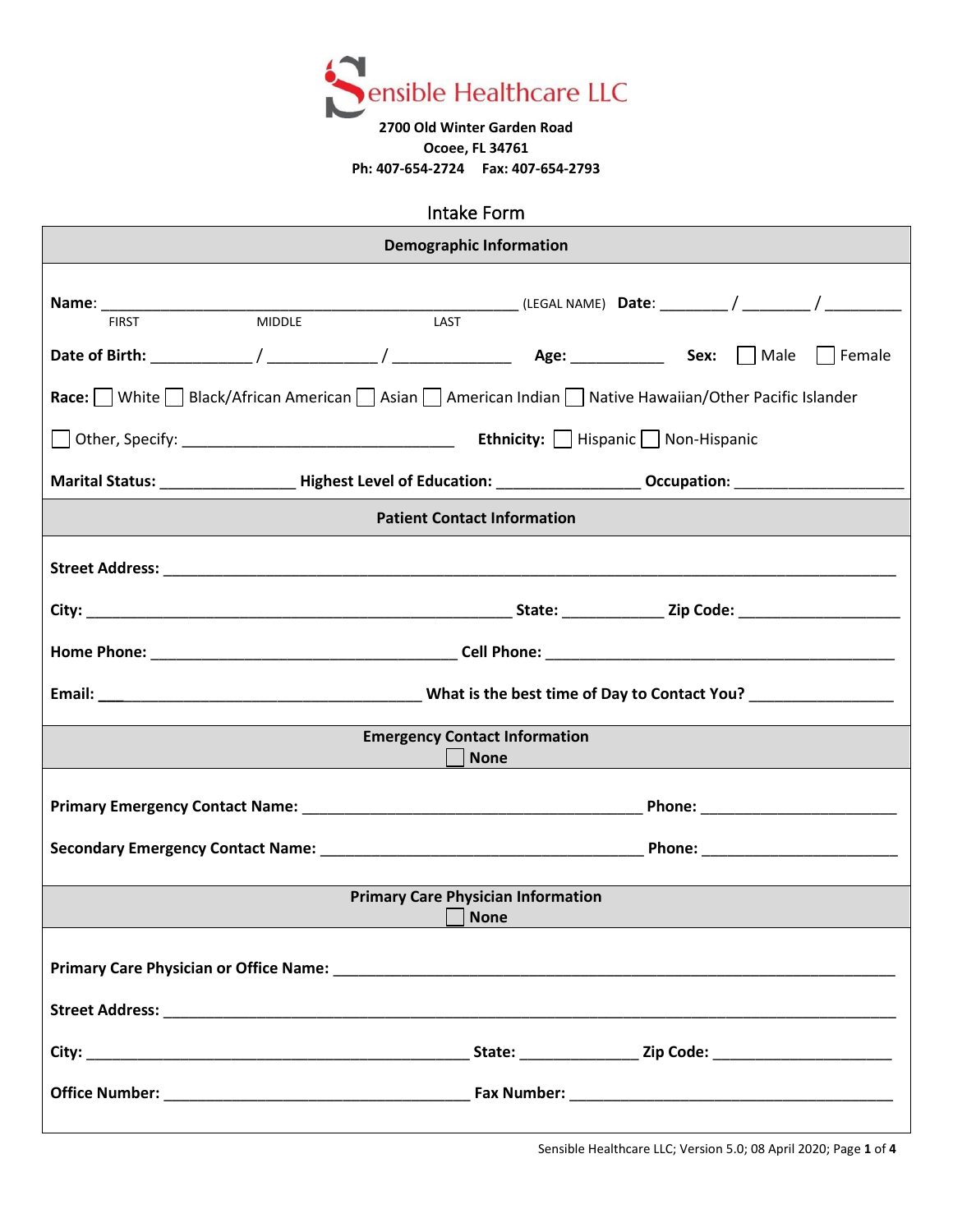| <b>Allergies</b><br><b>None</b>                                        |                               |                   |  |                   |                                         |
|------------------------------------------------------------------------|-------------------------------|-------------------|--|-------------------|-----------------------------------------|
| <b>Food/Drug Allergy</b>                                               |                               | <b>Start Date</b> |  | Reaction          |                                         |
|                                                                        |                               |                   |  |                   |                                         |
|                                                                        |                               |                   |  |                   |                                         |
|                                                                        |                               |                   |  |                   |                                         |
|                                                                        |                               |                   |  |                   |                                         |
| Medications (Prescription and/or Over the Counter)<br><b>None</b>      |                               |                   |  |                   |                                         |
| <b>Medication</b>                                                      | <b>Current</b><br><b>Dose</b> | <b>How Often</b>  |  | <b>Start Date</b> | FOR SITE USE ONLY:<br><b>Indication</b> |
|                                                                        |                               |                   |  |                   |                                         |
|                                                                        |                               |                   |  |                   |                                         |
|                                                                        |                               |                   |  |                   |                                         |
|                                                                        |                               |                   |  |                   |                                         |
|                                                                        |                               |                   |  |                   |                                         |
|                                                                        |                               |                   |  |                   |                                         |
|                                                                        |                               |                   |  |                   |                                         |
|                                                                        |                               |                   |  |                   |                                         |
|                                                                        |                               |                   |  |                   |                                         |
|                                                                        |                               |                   |  |                   |                                         |
|                                                                        |                               |                   |  |                   |                                         |
|                                                                        |                               |                   |  |                   |                                         |
|                                                                        |                               |                   |  |                   |                                         |
|                                                                        |                               |                   |  |                   |                                         |
|                                                                        |                               |                   |  |                   |                                         |
| <b>Surgical History</b><br><b>None</b>                                 |                               |                   |  |                   |                                         |
| Surgery                                                                |                               | <b>Date</b>       |  |                   | <b>Reason for Surgery</b>               |
|                                                                        |                               |                   |  |                   |                                         |
|                                                                        |                               |                   |  |                   |                                         |
|                                                                        |                               |                   |  |                   |                                         |
|                                                                        |                               |                   |  |                   |                                         |
|                                                                        |                               |                   |  |                   |                                         |
|                                                                        |                               |                   |  |                   |                                         |
|                                                                        |                               |                   |  |                   |                                         |
| Do you anticipate or expect surgery in the next year? $\Box$ Yes<br>No |                               |                   |  |                   |                                         |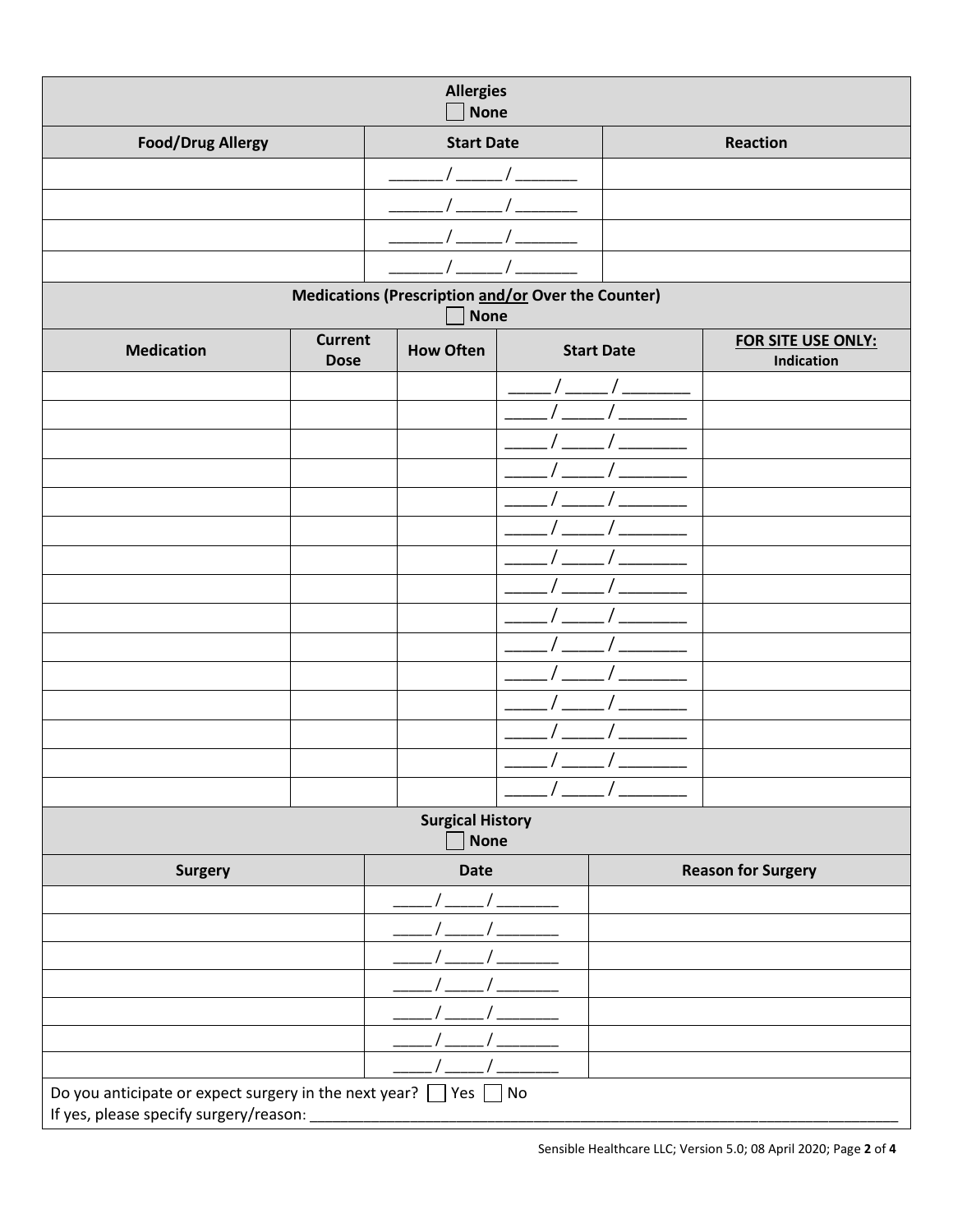| <b>Medical History</b><br><b>None</b>  |                   |                             |  |  |  |
|----------------------------------------|-------------------|-----------------------------|--|--|--|
| <b>Diagnosis</b>                       | <b>Start Date</b> | <b>Stop Date or Ongoing</b> |  |  |  |
| Seasonal Allergies / Allergic Rhinitis |                   | Ongoing<br>or               |  |  |  |
| Asthma                                 |                   | Ongoing<br>or               |  |  |  |
| COPD                                   |                   | Ongoing<br>or               |  |  |  |
| Emphysema                              |                   | Ongoing<br>or               |  |  |  |
| Sleep Apnea<br>Use CPAP or BiPAP       |                   | Ongoing<br>or               |  |  |  |
| <b>Heart Attack</b>                    |                   | Ongoing<br>or               |  |  |  |
| <b>High Blood Pressure</b>             |                   | Ongoing<br>or               |  |  |  |
| High Cholesterol / Lipids              |                   | Ongoing<br>or               |  |  |  |
| <b>Coronary Artery Disease</b>         |                   | Ongoing<br>or               |  |  |  |
| <b>Congestive Heart Failure</b>        |                   | Ongoing<br>or               |  |  |  |
| Peripheral Vascular Disease            |                   | Ongoing<br>or               |  |  |  |
| Acid Reflux / GERD                     |                   | Ongoing<br>or               |  |  |  |
| Gastroparesis                          |                   | Ongoing<br>or               |  |  |  |
| Irritable Bowel Syndrome               |                   | Ongoing<br>or               |  |  |  |
| Diabetes Mellitus; Type:               |                   | Ongoing<br>or               |  |  |  |
| Hypothyroidism (Underactive Thyroid)   |                   | Ongoing<br>or               |  |  |  |
| Gout                                   |                   | Ongoing<br>or               |  |  |  |
| HIV / AIDS                             |                   | Ongoing<br>or               |  |  |  |
| Cancer; Type:                          |                   | Ongoing<br>or               |  |  |  |
| <b>Fatty Liver Disease</b>             |                   | Ongoing<br>or               |  |  |  |
| Hepatitis; Type:                       |                   | Ongoing<br>or               |  |  |  |
| <b>Chronic Kidney Disease</b>          |                   | Ongoing<br>or               |  |  |  |
| Overactive Bladder                     |                   | Ongoing<br>or               |  |  |  |
| Endometriosis                          |                   | Ongoing<br>or               |  |  |  |
| <b>Erectile Dysfunction</b>            |                   | Ongoing<br>or               |  |  |  |
| Hypogonadism                           |                   | Ongoing<br>or               |  |  |  |
| Benign Prostate Hypertrophy (BPH)      |                   | Ongoing<br>or               |  |  |  |
| Osteoarthritis; Location:              |                   | Ongoing<br>or               |  |  |  |
| <b>Rheumatoid Arthritis</b>            |                   | Ongoing<br>or               |  |  |  |
| Fibromyalgia                           |                   | Ongoing<br>or               |  |  |  |
| Anxiety                                |                   | Ongoing<br>or               |  |  |  |
| Depression                             |                   | Ongoing<br>or               |  |  |  |
| <b>Bipolar Disorder</b>                |                   | Ongoing<br>or               |  |  |  |
| Schizophrenia                          |                   | Ongoing<br>or               |  |  |  |
| Insomnia                               |                   | Ongoing<br>or               |  |  |  |
| Migraine Headaches                     |                   | Ongoing<br>or               |  |  |  |
| Seizure Disorder                       |                   | Ongoing<br>or               |  |  |  |
| Stroke / TIA                           |                   | Ongoing<br>or               |  |  |  |
| Alzheimer's Disease / Dementia         |                   | Ongoing<br>or               |  |  |  |
| Diabetic Peripheral Neuropathy         |                   | Ongoing<br>or               |  |  |  |
| Post-Herpetic Neuralgia (PHN)          |                   | Ongoing<br>or               |  |  |  |
| Psoriasis                              |                   | Ongoing<br>or               |  |  |  |
| Eczema                                 |                   | Ongoing<br>or               |  |  |  |